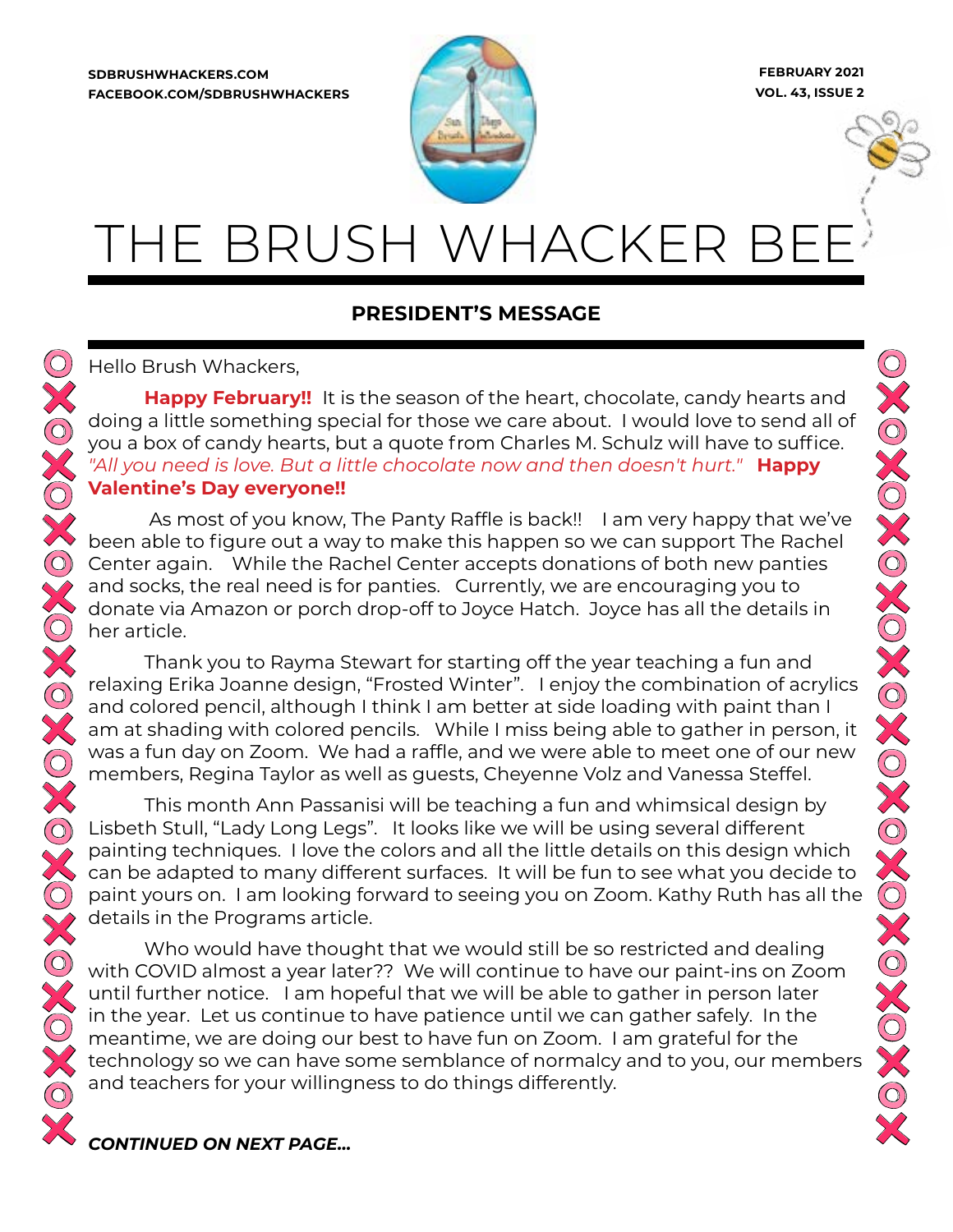#### **PRESIDENT'S MESSAGE CONTINUED...**

Many of you have been doing a lot of painting over the last several months. We would love to see your artwork. Please send pictures to Sally Anson and Maddie Sanchez.

Keep reading for all the other San Diego Brush Whacker news and updates.

Take good care, happy painting and Happy Valentine's Day.

#### Carol P.

*"The best and most beautiful things in the world cannot be seen or even touched. They must be felt with the heart". –Helen Keller*

#### **PROGRAMS**

Hello Brush Whackers,

OXOXOXOXO

Thank you to the outrageously talented Rayma for teaching Frosted Winter at our January 16th Zoom paint in. Even though this was your first Zoom teaching, you did it like a pro. Everyone enjoyed themselves learning new techniques and creating such a gorgeous piece.

Our February 20th Zoom paint-in, Lady Long Legs, is taking sign ups. The Halloween themed piece is adorable. The cost is \$30.00. The following students are signed up so far: Carol P. Andrea T. Joyce H. Sue L. Roxanne W. Carol W. Kathy S. Remember it is not too late to sign up for this really cute design. Donna Carpenter has the wood needed for this piece at her shop Art Creations Plus.

Have a happy Valentine's Day,

Kathy Ruth



#### **CHILDREN'S CHARITY**

Hi Brush Whacker Friends,

 I have a new shipment of 75 bags. Let's get painting. How many would you like? Since we can't meet monthly to pick up and drop off, how about taking a few to do? Would you like 2, 4 or even 6? Let me know, and I will deliver and pick up.

Jenny 619 917 7177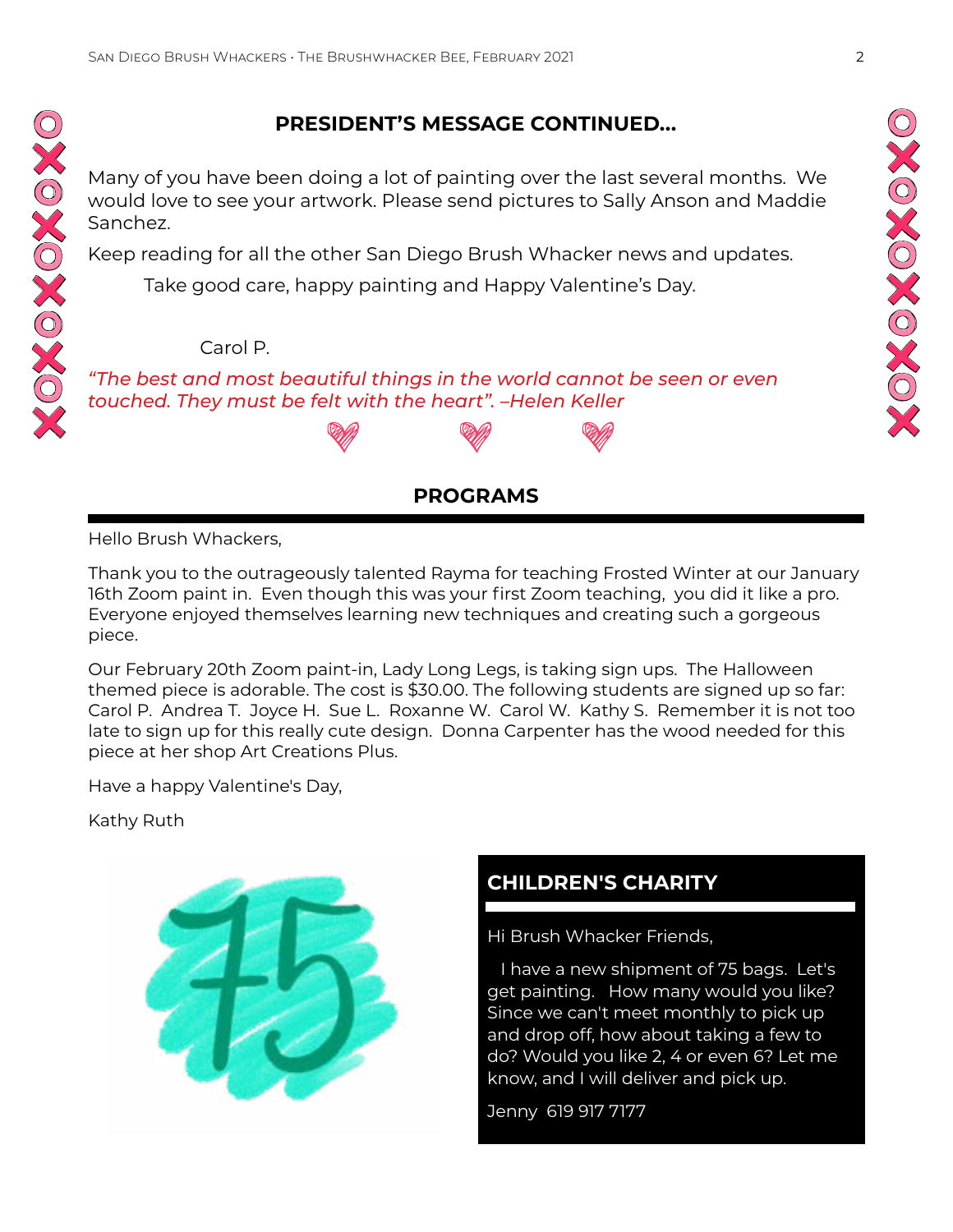#### **SDBW IS ONLINE: VISIT OUR WEBSITE AND CONNECT WITH US ON FACEBOOK**

Keep up with the latest information on [www.sdbrushwhackers.com](http://www.sdbrushwhackers.com)

All registration forms are available on our website to print out. See the latest Newsletter and upcoming information on all events. If you have taken any pictures of our events or your paint-in projects, please email them to me for our website Gallery.

Please follow San Diego Brush Whackers on Facebook if you are a Facebook user. We encourage you to share our events but please do not share on other Facebook Groups in their Events Calendar.

If you would like to follow us on Facebook, go to the San Diego Brush Whacker page and click the LIKE button. We post information about paint-ins, seminars, events, etc. on our page. You're able to post on our page too! Please feel free to post your projects or any helpful painting tips. Let's stay connected.

When signing up for a paint-in please include a completed registration form with your check. The paint-in registration form is available in the Newsletter or at [www. sdbrushwhackers.](http://www. sdbrushwhackers.com) [com](http://www. sdbrushwhackers.com).



- Carol Wolfe

#### **WAYS AND MEANS**

 Here we are, already a month into 2021. So glad we are going to start the panty raffle in February. We are still looking at how to start the ways and means raffle. Whenever we do get together again, there will be lots of stuff for our raffles. Stay safe and masked!

- Pam

#### **HOSPITALITY**

Painting Friends,

Do you know of a fellow Brush Whacker who would enjoy receiving an encouraging note or a "Thinking of You" card? I'd love to send her one. Please e-mail her name to me at nedsbnb@cox.net.

Thank you,



Nedra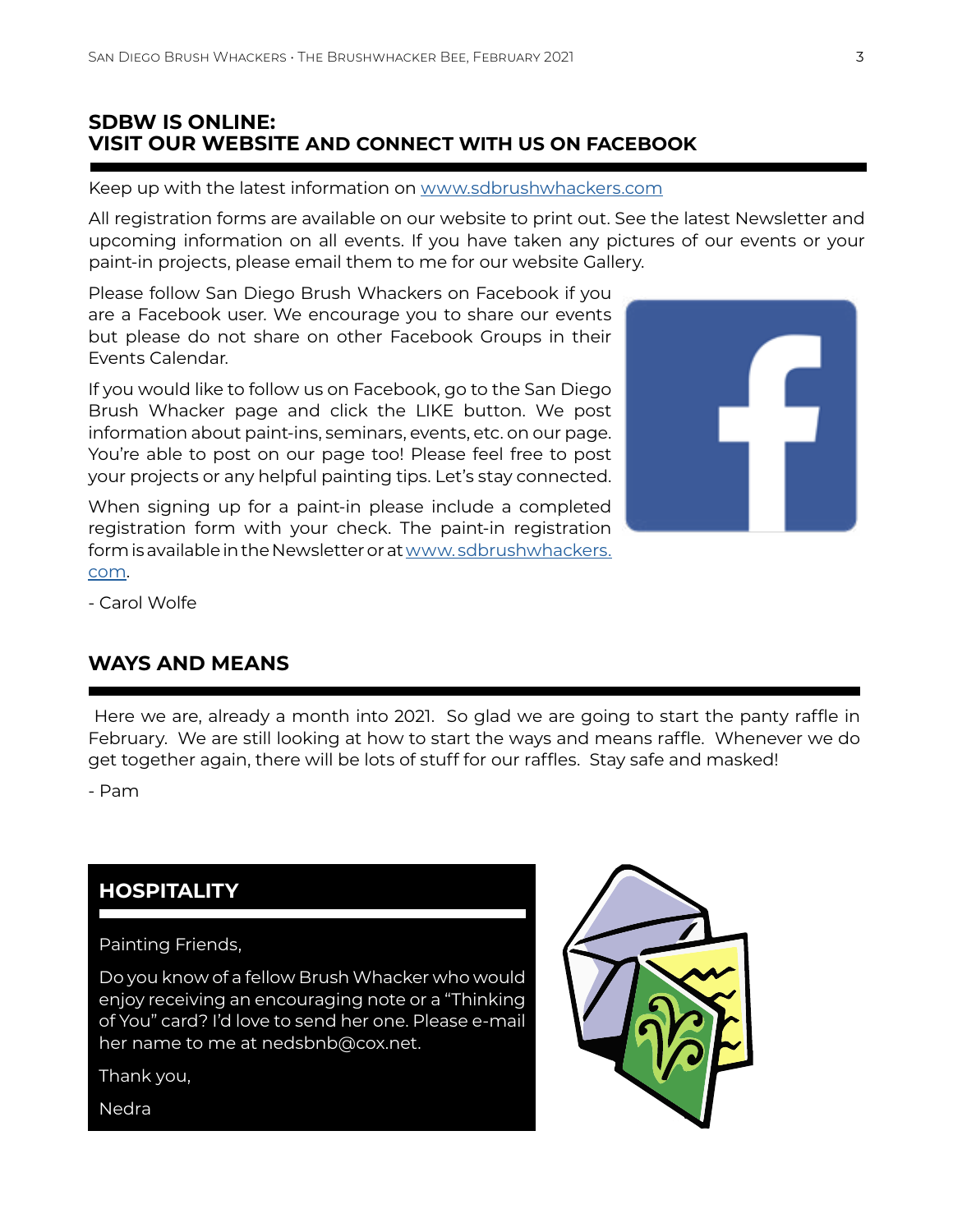

|       | SAN DIEGO BRUSH WHACKERS'<br><b>FEBRUARY BIRTHDAYS:</b> |
|-------|---------------------------------------------------------|
| 27 TH | <b>IRENE BLACKLOCK</b>                                  |

28TH PAM MILSAP

#### **UPCOMING PAINT-INS**

# **NO PAINT-IN IN MARCH DUE TO THE SEMINAR!**



Seminar Update

Submitted by Penny Hobbs & Nedra Hatherill

"*Spring In*to *Christmas*" *March 20 & 21, 2021 Jamie Mi*ll*s-Price Seminar*



 This seminar has been changed to a "zoominar" due to CA Coronavirus restrictions. Your SDBW Board and Jamie Mills-Price agree this is the safest for all persons involved.

If you are registered to attend, be watching for an email from your seminar committee with all the information you will need.

> Thank you for understanding and cooperation to make this a fun, zoom experience.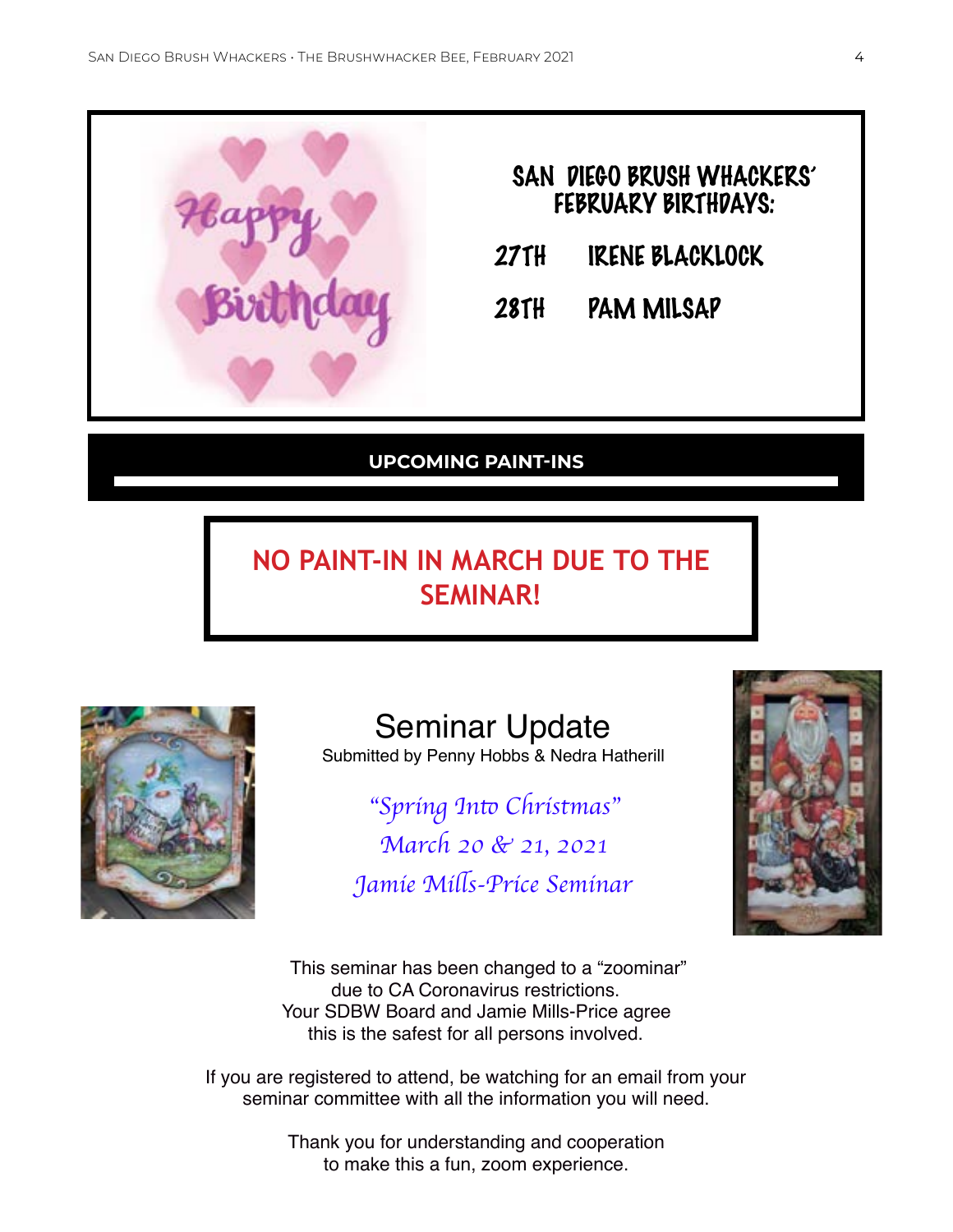#### **UPCOMING PAINT-INS**

#### **FEB 20 • 10AM - 4PM**

LADY LONG LEGS

Teacher: Ann Passanisi

Class Cost: \$25

Pattern Packet:

\$5.00

Surface Fee: Surface of choice or order panel

 $7" \times 23"$ 



# **PAINT-INS ARE CURRENTLY HELD VIA ZOOM**

#### **HOW TO JOIN ZOOM**

If you have never used Zoom, start by going to <https://zoom.us/support/download>

to download and install the app. There are instructions for PC, tablets/iPad or phone.

Prior to the paint-in you will receive an email from Carol Phillips or Carol Wolfe inviting you to join the meeting. This will have the Meeting ID and password to join the meeting. On the day of the paint-in open the Zoom app, click on "Join Meeting" and enter the Meeting ID and password as prompted.

There should be an option to "Join with video" and "Join with Computer audio". Click those options if prompted.

In most cases there is a direct link to Zoom in the email which will automatically open Zoom for you. Then follow the prompts.

Please install Zoom as soon as possible to avoid any problems during class.

We will be happy to help you if you have any questions or if you would like to do a practice meeting prior to class. Please call Carol Wolfe 619-985-3630 or Carol Phillips 619- 466-5954/619-838-5535.

For Apple/Mac related questions call Maddie Sanchez 310- 259-0522 or Kathy Ruth 619-698-4028.

This You Tube Video is a great Zoom tutorial

<https://www.youtube.com/watch?v=9isp3qPeQ0E>

We are really looking forward to this new experience for San Diego Brush Whackers.

Thank you,

Carol Wolfe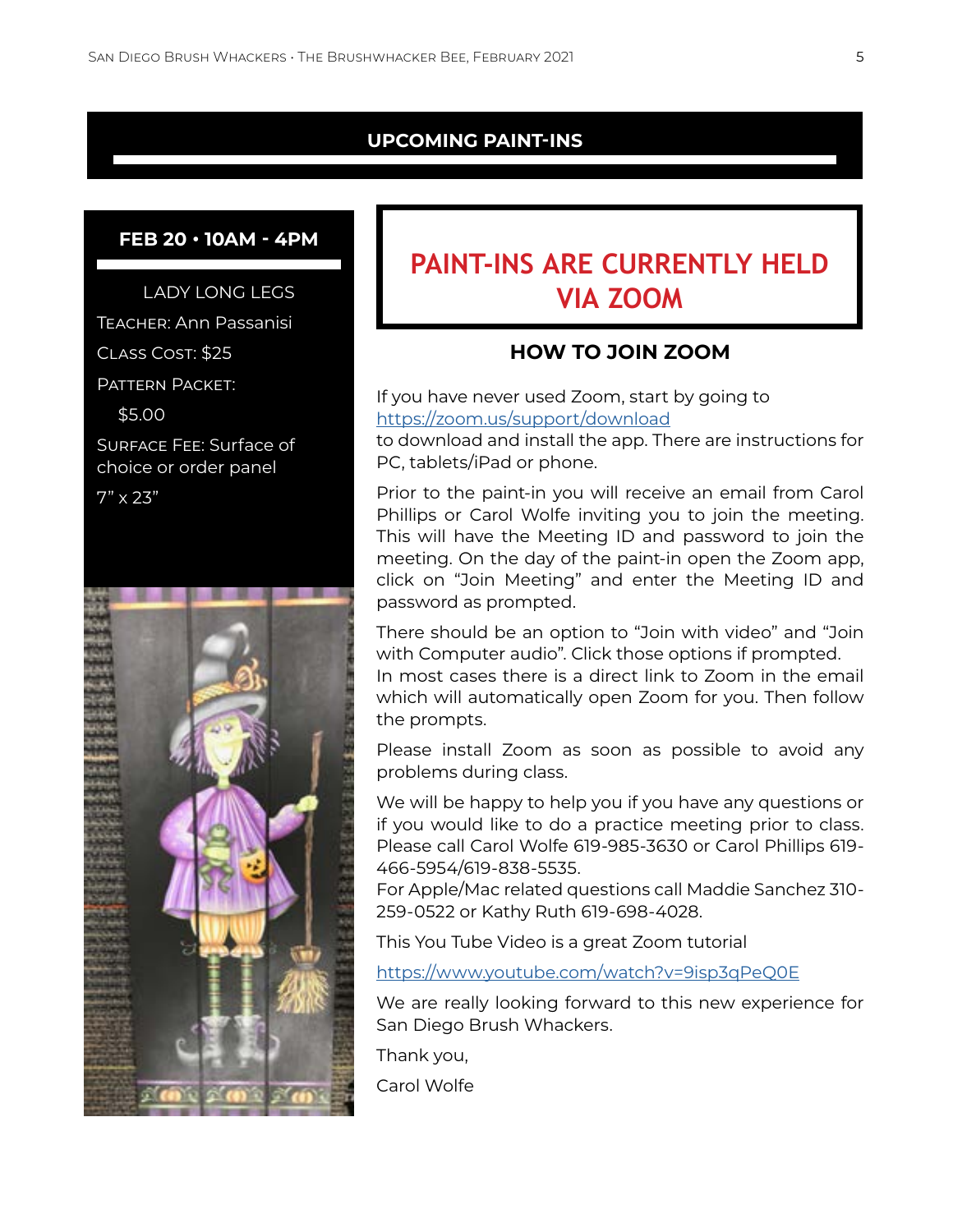

# San Diego Brush Whackers Paint-Ins

### Paint-In Information and Policies

- **WHEN:** 3rd Saturday of the month (except Sept. & Dec.) 10am to 4pm
- **WHERE**: Zoom classes will be held until further notice.
	- | St. Madeleine Sophie Center 2119 E. Madison Ave. El Cajon, CA 92019-1111
	- | I-8 east, exit Greenfield Dr turn right, turn left E. Madison, center is on your right
- **FOOD**: Potluck luncheon
- **WHO**: Any member in good standing
	- | Guests/Non-Members? Welcome to attend. Additional \$5 for class fee required.
- **COST**:
	- | Class Fee is \$25 covers room rent & teacher fee
	- O Project Fee decided by teacher
	- | Surface Fee varies (if applicable)
	- O Checks will be cashed AFTER the paint-in
	- | *NO REFUNDS* are given for paint-ins

#### **SURFACES & PREPARATION**:

- | You may provide your own surface
- $O$  Prep instructions and surface, if applicable, will be available at the paint-in previous to the scheduled class Paint-In Information and Policies<br>
\* WHEN: 3rd Saturday of the month (except Sept. 8 Dec.) 10am to 4pm<br>
\* WHEN: 3rd Saturday of the month (except Sept. 8 Dec.) 10am to 4pm<br>  $\sim$  NHEN: Ard Saturday of the month (except Sep

Class Fee:

Project Fee:

Surface Fee:

Total Enclosed:

- | *It is the member's responsibility to pick up prep instructions/surface*
- **BOARD MEETINGS**: Held before Paint Ins begins at 8:30am Open to all members

(Please Initial) I understand it is my responsibility to pick up prep instructions & surface, if

available. I understand no refunds are given for paint-ins.

Project Name:

Name:

Phone:

Email:

Make checks payable to " **San Diego Brush Whackers**" and mail to:

**Kathy Ruth 8301 June Lake Drive, San Diego, CA 92119**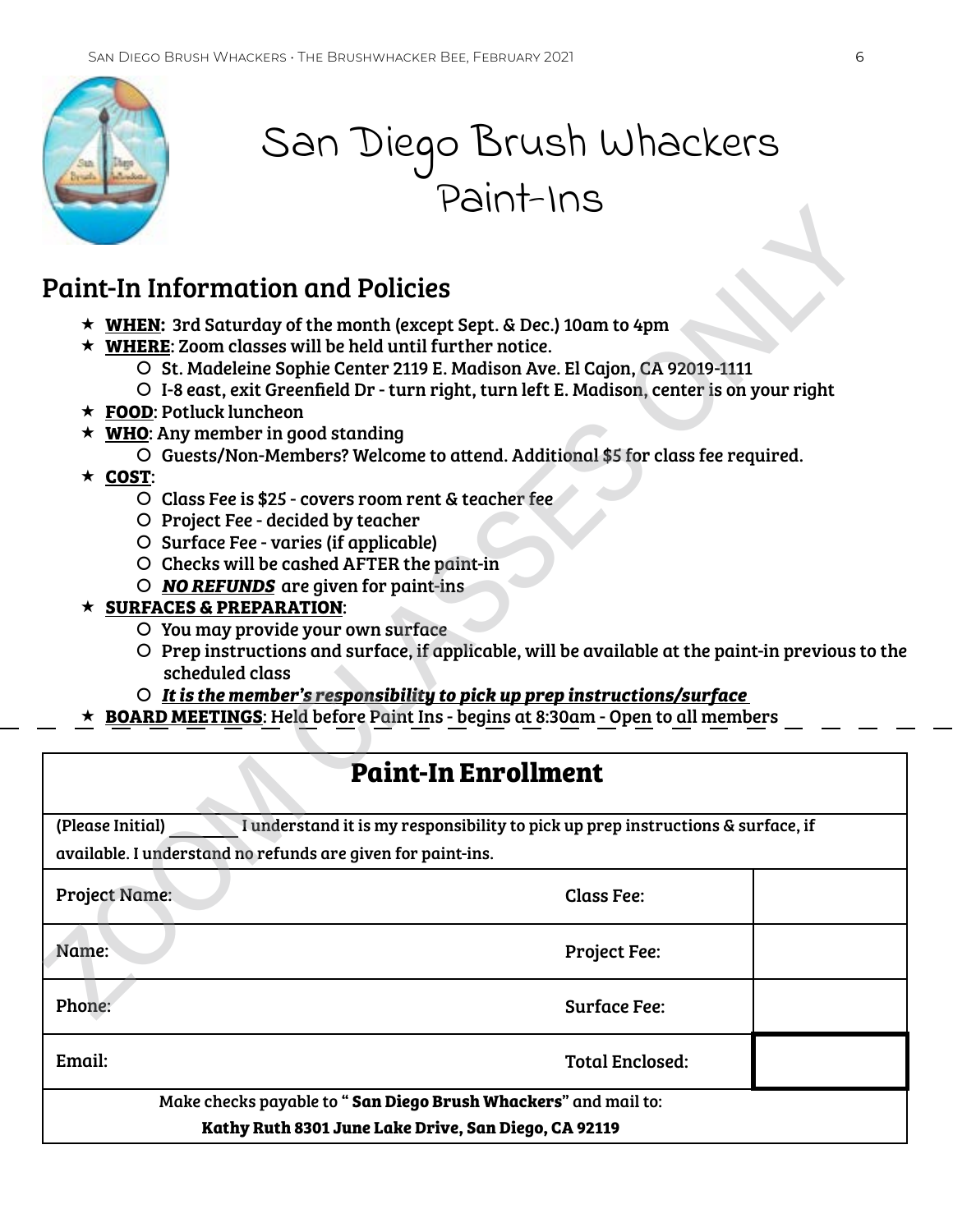## San Diego Brush Whackers Membership

 Our 2021 Membership is 64!! For 2020 returning members the renewal fee is only  $\dot{\theta}5.00$ for 2021.

The fee for New Memberships or returning members from previous years that were not members in 2020 is \$15.00. New membership and renewals may be sent to:

> Kathy Steffel 10714 Sayers Court Santee, CA 92071

See enclosed membership form or the San Diego Brush Whackers website.

> Please make checks payable to: SAN DIEGO BRUSH WHACKERS

Please feel free to contact me: 619-323-3021 kjsteffel@cox.net

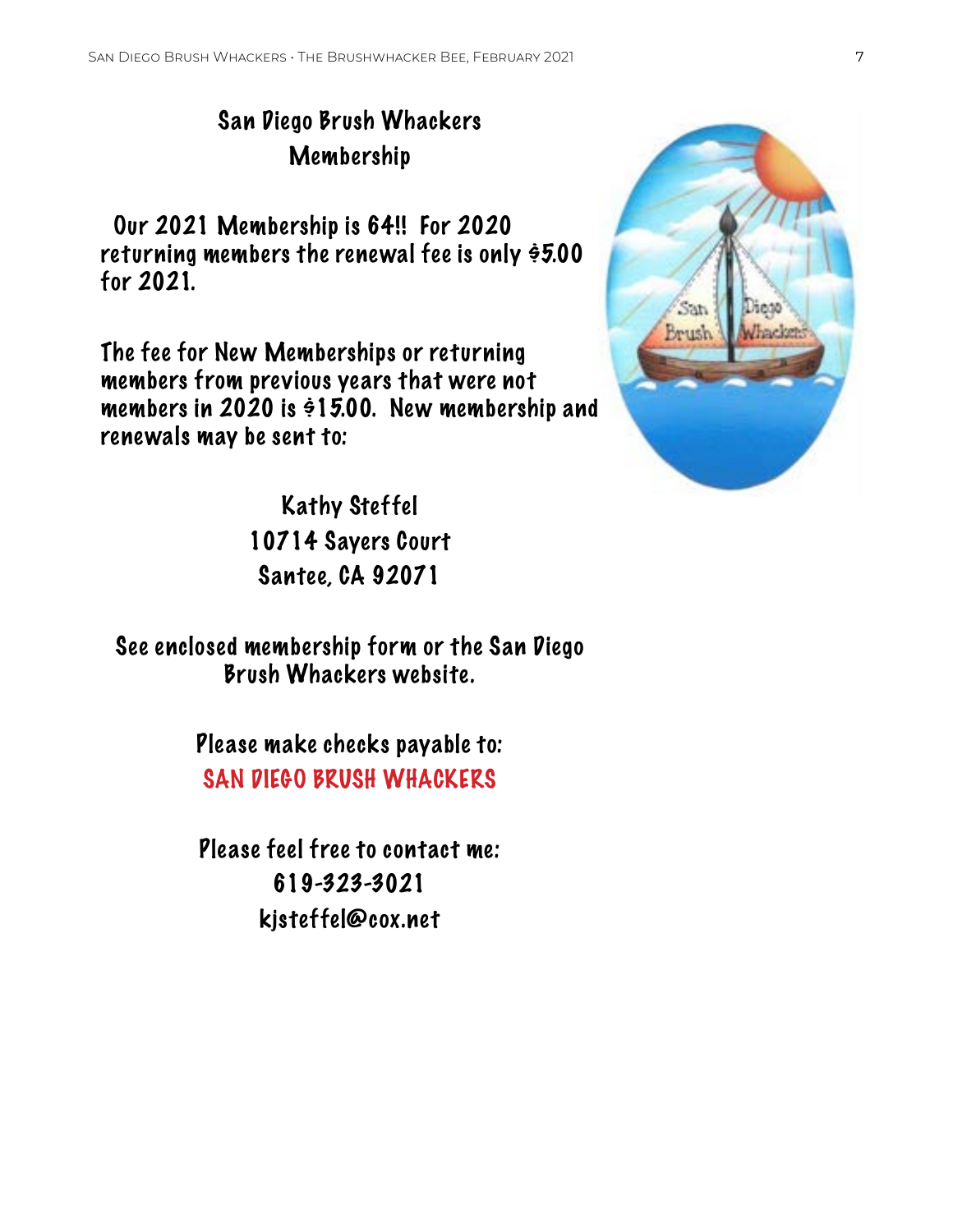#### We would like to welcome the following New Members:

Carolyn Roach Lisa Schall Gail Smith Marie Veloz

Debra West Cindy Worthy Sina Lenox

The following members have renewed for 2021:

| Sally Anson            | Kay Fried              | Debbie Ramo               |
|------------------------|------------------------|---------------------------|
| Irma Arambula          | Joyce Hatch            | <b>Marthalene Roberts</b> |
| <b>Judy Austin</b>     | Nedra Hatherhill       | Kathy Ruth                |
| Sheri Barker           | <b>Charlotte Hicks</b> | <b>Carol Santos</b>       |
| <b>Carol Beers</b>     | Kathi Hill             | Ina Schaefer-Chavez       |
| Tina Burlason          | Penny Hobbs            | Jean Shelton              |
| Charlene Butler        | Ramona Jacobs          | Jenny Stabile             |
| Debi Byrd              | Sherri Lee             | Kathy Steffel             |
| Alisa Cameron          | <b>Carol Liccardo</b>  | Rayma Stewart             |
| Linda Camp             | Pamela Lieberknecht    | <b>Debi Stivers</b>       |
| Donna Carpenter        | Sue Ludlam             | Andrea Toth               |
| <b>Debbie Crandall</b> | Tamara Mannon          | Evie Vaccaro              |
| Cecelia Denton         | Jan McCraken           | <b>Carol Voyles</b>       |
| Lois Denton            | Janet Mitchell         | Roxanne Walker            |
| Nancy Donahue          | Ann Passanisi          | Mary Weflen               |
| Terry Edwards          | Debbie Patenaude       | Nancy Wilson              |
| Donna Eledge           | <b>Dorothy Perkio</b>  | Marilyn Winder            |
| <b>Carol Emery</b>     | <b>Carol Phillips</b>  | <b>Carol Wolfe</b>        |
| Shannon Erlandsen      | Cheryl Powell          | Patti Wolinski            |
|                        |                        |                           |

If you name is not listed and you believe you have renewed for 2021 please contact me.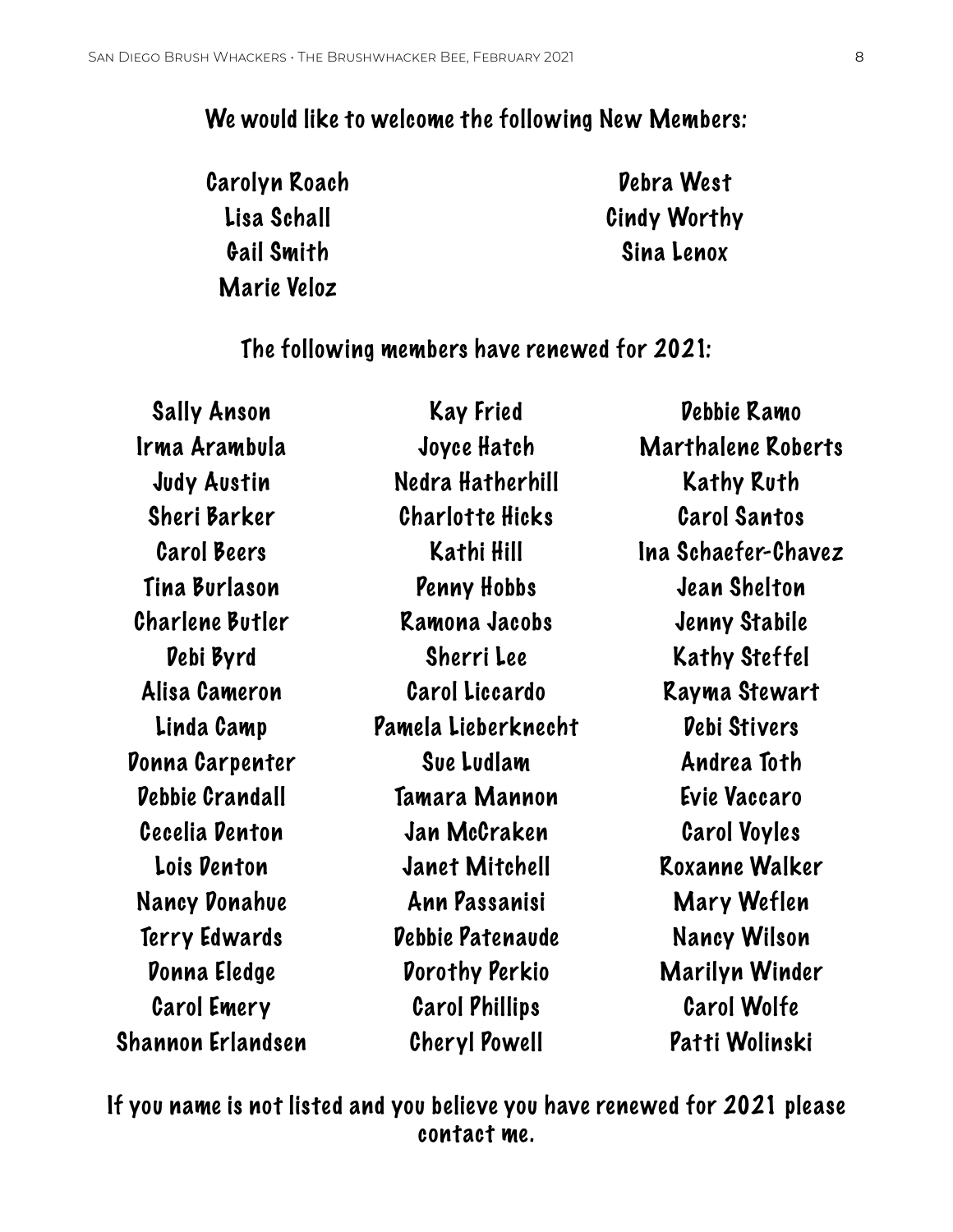|                                                                                                | <u>San Diego Brush Whackers</u><br><b>2021 Annual Membership Form</b>                                                                                                                                               |           |                |  |  |
|------------------------------------------------------------------------------------------------|---------------------------------------------------------------------------------------------------------------------------------------------------------------------------------------------------------------------|-----------|----------------|--|--|
|                                                                                                |                                                                                                                                                                                                                     |           |                |  |  |
|                                                                                                | Find us at: www.sdbrushwhackers.com                                                                                                                                                                                 |           |                |  |  |
|                                                                                                |                                                                                                                                                                                                                     |           |                |  |  |
| Last                                                                                           | First                                                                                                                                                                                                               |           |                |  |  |
|                                                                                                |                                                                                                                                                                                                                     |           |                |  |  |
| <b>Street</b>                                                                                  | City                                                                                                                                                                                                                |           | State Zip Code |  |  |
|                                                                                                |                                                                                                                                                                                                                     |           |                |  |  |
|                                                                                                |                                                                                                                                                                                                                     | month day |                |  |  |
|                                                                                                |                                                                                                                                                                                                                     |           |                |  |  |
|                                                                                                |                                                                                                                                                                                                                     |           |                |  |  |
|                                                                                                |                                                                                                                                                                                                                     |           |                |  |  |
|                                                                                                | All newsletters will be emailed to members.<br>We will print your name, address, phone #, e-mail and birthday in our membership<br>roster unless you circle information that you DO NOT want printed in the roster. |           |                |  |  |
| Type of membership:                                                                            |                                                                                                                                                                                                                     |           |                |  |  |
| New_____Renew_______ WITH SAN DIEGO BRUSH WHACKERS.                                            |                                                                                                                                                                                                                     |           |                |  |  |
| Level of painting: Beginning _____ Intermediate ______ Advanced _____                          |                                                                                                                                                                                                                     |           |                |  |  |
| Please check all that apply: Student _____ Teacher _____ Business ____                         |                                                                                                                                                                                                                     |           |                |  |  |
| Please fill out our Membership form completely.                                                |                                                                                                                                                                                                                     |           |                |  |  |
| Annual San Diego Brush Whacker membership dues for returning 2020 SDBW Members are \$5.00      |                                                                                                                                                                                                                     |           |                |  |  |
| Annual San Diego Brush Whacker membership dues for non-2020 SDBW Members are \$15.00           |                                                                                                                                                                                                                     |           |                |  |  |
| It is NO longer a requirement to be a member of SDP in order to join San Diego Brush Whackers. |                                                                                                                                                                                                                     |           |                |  |  |
| Please make checks payable to: San Diego Brush Whackers                                        |                                                                                                                                                                                                                     |           |                |  |  |
| Mail check to our Membership Chairperson:                                                      |                                                                                                                                                                                                                     |           |                |  |  |
| Kathy Steffel<br>10714 Sayers Court                                                            |                                                                                                                                                                                                                     |           |                |  |  |
| Santee, CA 92071-5002                                                                          | Questions: kisteffel@cox.net or 619-328-3021                                                                                                                                                                        |           |                |  |  |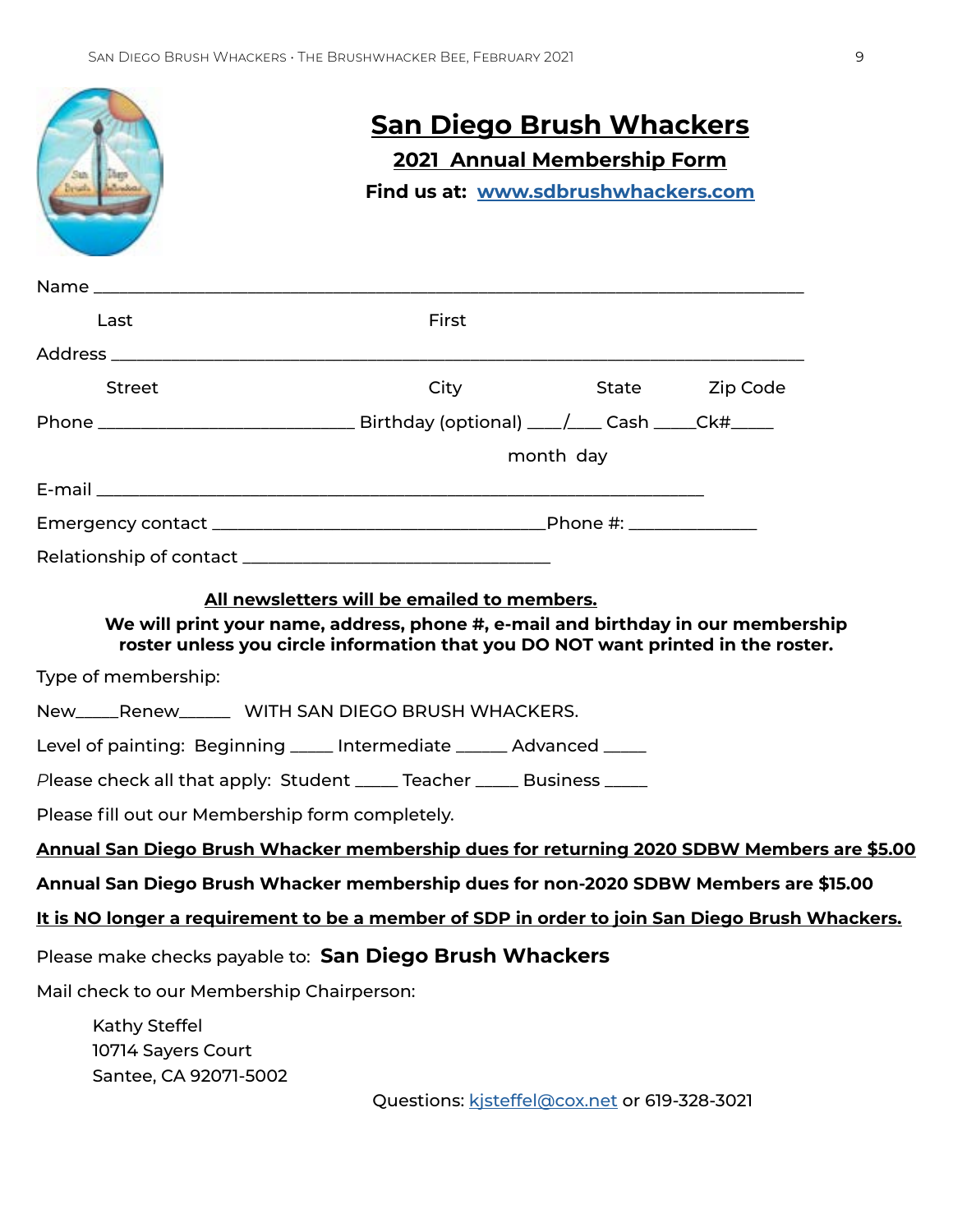#### **Good News!! The Panty Raffle is back!!**

We will resume the monthly panty raffle starting at the February Paint-in. The board feels it is important to continue to support our charities despite COVID19, plus we want to have some sense of normalcy with our activities. With your help we are going to do our best. We have a years' worth of wonderful prizes just waiting for one of you to win.

#### **The February panty raffle prize is a \$50.00 Gift Certificate to Art Creations Plus in El Cajon, CA donated by Kathy Ruth**.

How is this going to work?

- ❖ Please send Joyce Hatch your donation.
	- o There are three way to donate and **we encourage you to do one of the first two options.**
	- 1. Purchase panties on Amazon and have them delivered as a gift to Joyce at the address below. (This way no one needs to leave their home and she will know who they are from. You can also include a gift receipt or send her an email).
	- 2. Porch drop-off at Joyce's home. Be sure to put your name on your donation and text Joyce at the number below when you plan to drop off.
	- 3. Monetary donation (\$2 per ticket) sent to Joyce. Joyce will purchase panties. Please make your check out to Joyce Hatch.
- ❖ Joyce will fill out your raffle tickets. 1 ticket per pair of panties or 1 ticket per \$2.00
- $\triangle$  The drawing will take place virtually during the paint-in
- $\cdot$  The deadline for donations is one week prior to the paint-in.
- ❖ All members can participate in the panty raffle each month.

If you have any questions, please contact Joyce Hatch. 619-240-4662 3021 Feiler Pl. San Diego, CA 92123-3219 joycepaints@gmail.com

We are very excited to be able to bring panty raffle back and help support the Rachel Center.

Stay Safe and Healthy, Joyce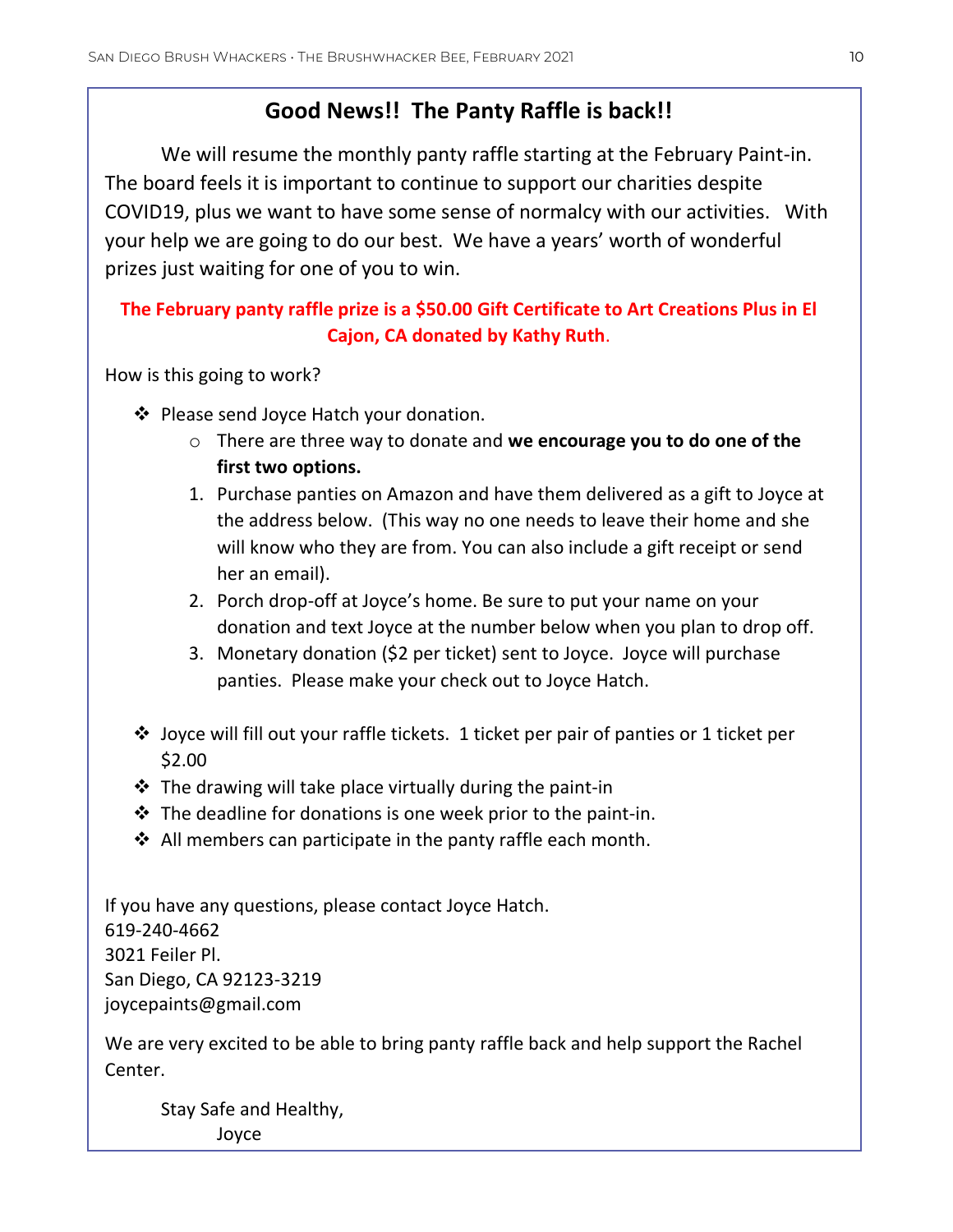#### **MEMBERS' PROJECT HIGHLIGHTS**



Carol Phillips completed the wonderful Erika Joanne class taught by Rayma in January.

We'd love to see what you're painting! Send pictures to Maddie or Sally.



Jenny Stabile is enjoying painting for all seasons!

Sandy LeFlore Halloween addicts witch - JS

> Linda O'Connell gnome ornaments - JS

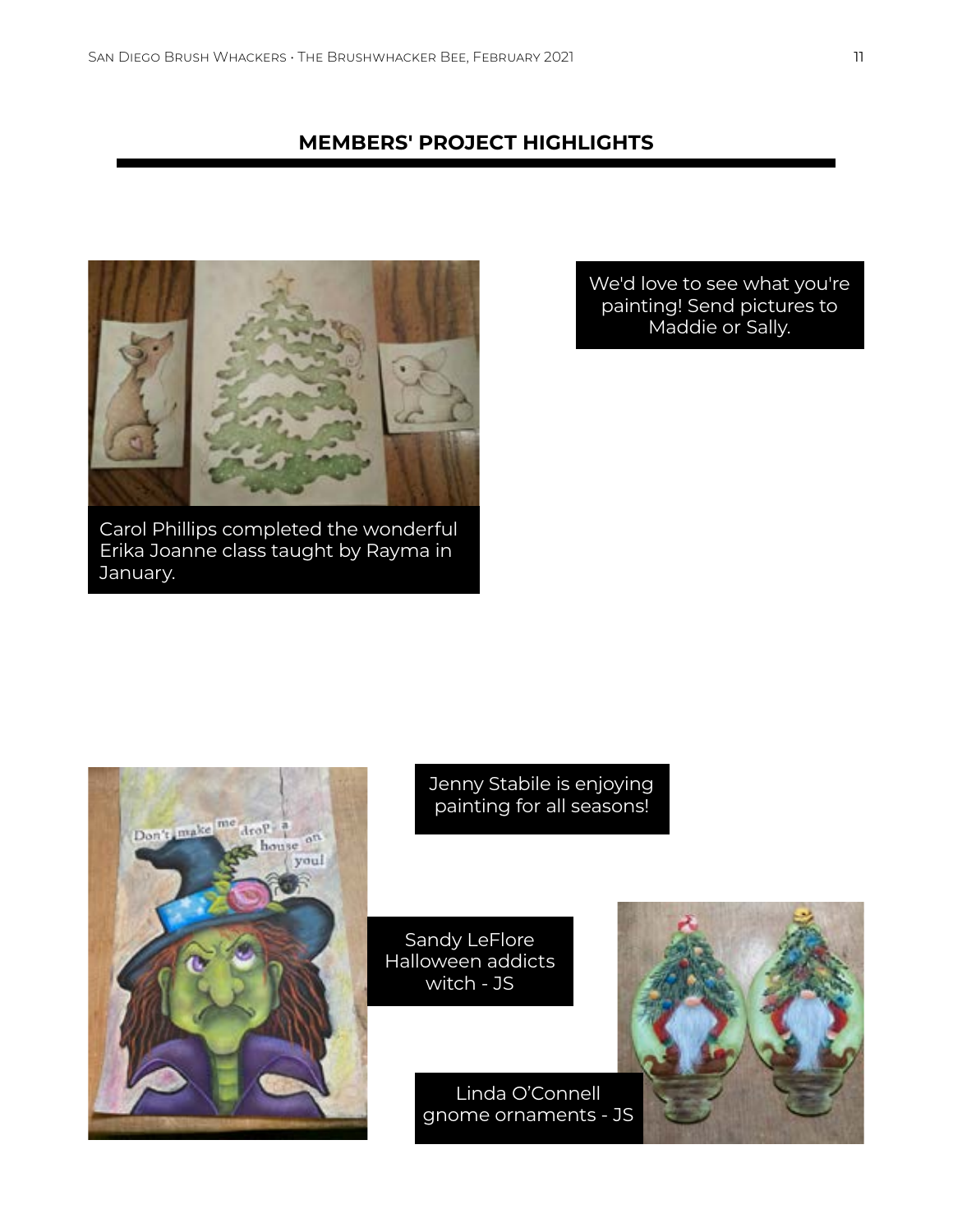**MEMBERS' PROJECT HIGHLIGHTS**



Maxine Thomas Be Thankful - JS



Maxine Thomas snowman ornament - JS





Laurie Speltz Gather and Give Thanks - JS



 Laurie Speltz valentine gnome - JS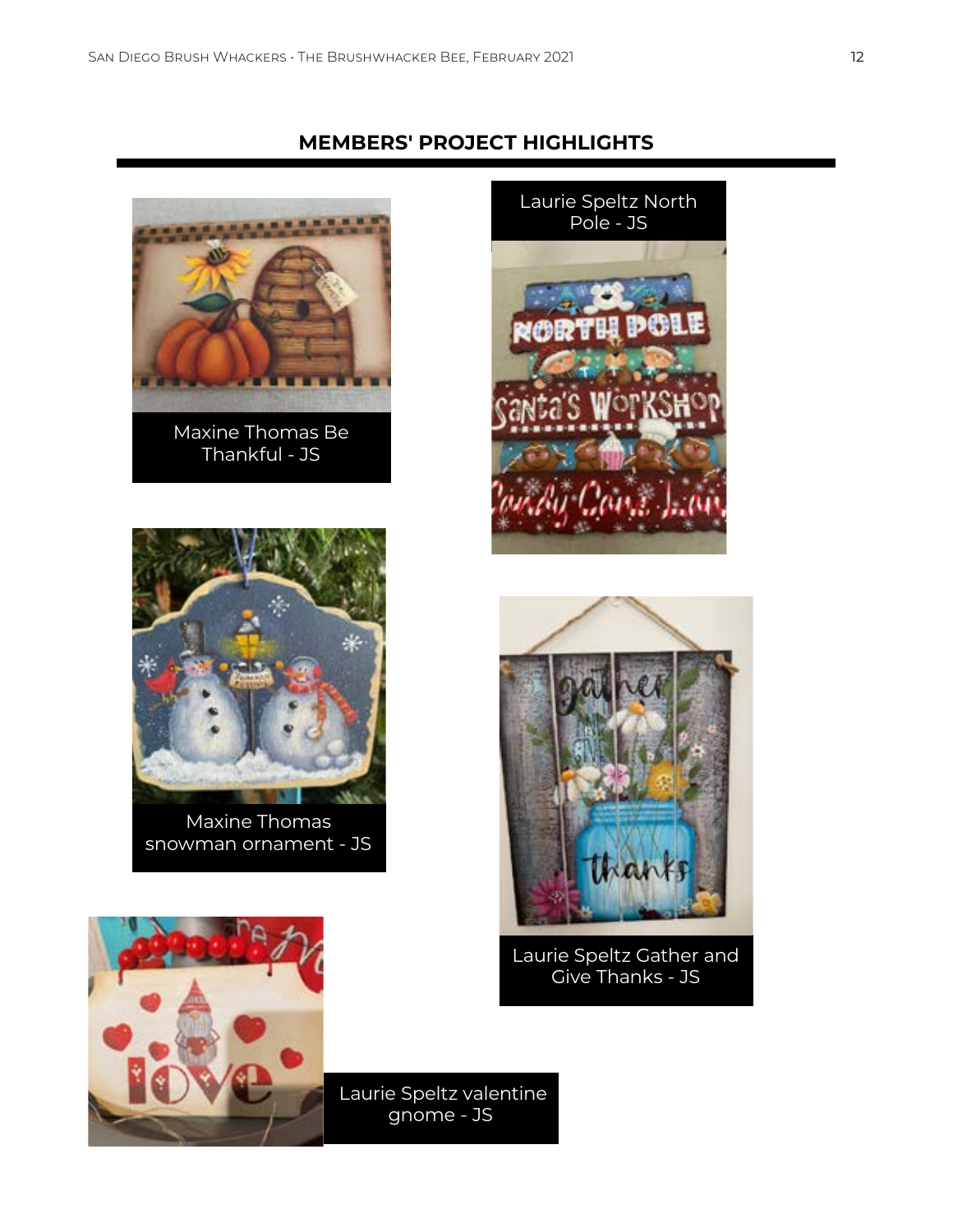# Happy Valentine's Day

#### **SAN DIEGO BRUSH WHACKER 2021 BOARD**

 PRESIDENT 1st VP PROGRAMS

2nd VP Membership **SECRETARY TREASURER** NEWSLETTER EDITOR WEB & FACEBOOK EDITOR **SEMINARS** 

WAYS & MEANS **HISTORIAN HOSPITALITY** PANTY RAFFLE CHILDREN'S CHARITY AUTUMN GET-AWAY

HOLIDAY PARTY SD FAIR

SMSC LIAISON

Carol Phillips Kathy Ruth Ann Passanisi Carol Wolfe Kathy Steffel Cecelia Denton Sue Ludlam Maddie Sanchez Carol Wolfe Penny Hobbs Nedra Hatherill Pam Lieberknecht Sally Anson Nedra Hatherill Joyce Hatch Jenny Stabile Rayma Stewart Cecelia Denton Debbie Patenaude Sheri Barker Andrea Toth Cecelia Denton

cmphillipsrdh@att.net kathyruthpaints@gmail.com annpassanisi@ymail.com wolfepaints@gmail.com kjsteffel@cox.net ceceliapaints@aol.com 7decorartist@gmail.com madelynn.r.sanchez@gmail.com wolfepaints@gmail.com toledbypenny@hotmail.com nedsbnb@cox.net quilterpml@gmail.com bsvranson@cox.net nedsbnb@cox.net joycepaints@gmail.com jensbusy@gmail.com raymascribes@hotmail.com ceceliapaints@aol.com paintbug21@gmail.com dr.sheridan.barker@cox.net andra120@aol.com ceceliapaints@aol.com